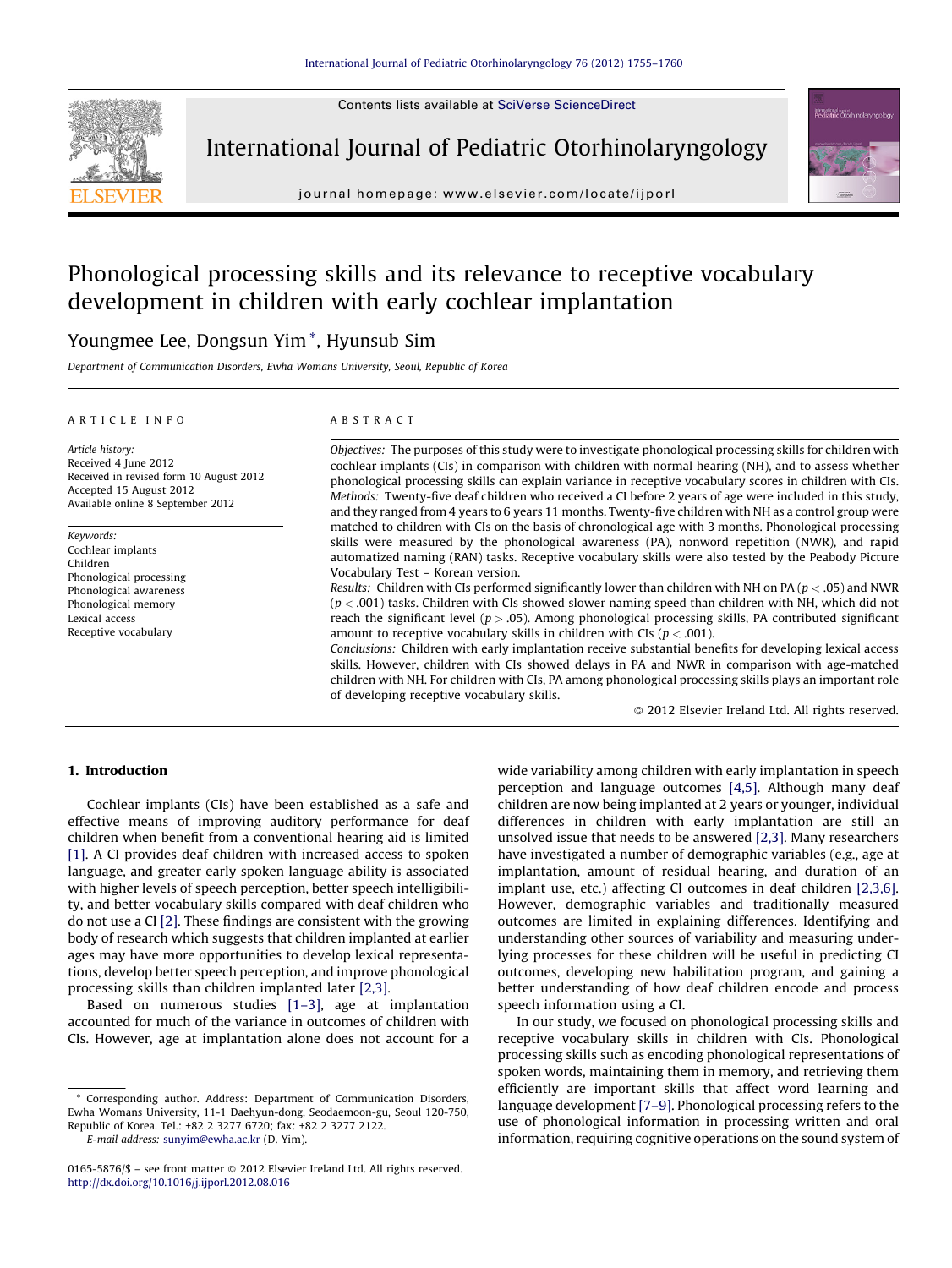<span id="page-1-0"></span>a language. The components of phonological processing include phonological awareness (PA), phonological memory (PM), and lexical access [\[7,8\]](#page-5-0). PA is defined as the ability to abstract and manipulate segments of spoken language, typically measured by tasks in which children have to match, blend, delete, or count sounds within words. PM is the coding of information in a soundbased representation system, commonly measured by digit span or nonword repetition (NWR) tasks. The NWR task requires a child to identify a string of heard phonemes, to retain them in a short-term memory, and to produce the same sequence as speech. Lastly, lexical access is the retrieval of lexical sound-based representations from long-term memory, which is measured by rapid automatized naming (RAN) tasks such as letters, digits, or color naming. These tasks tap several skills including phonological processing and executive functioning, and the performance of these tasks rely on speech output and language process [\[7,8\].](#page-5-0)

Numerous studies [\[4,7,10–14\]](#page-5-0) documented that children with CIs develop phonological systems that are stronger than those of deaf children without CIs, but weaker than those of children with normal hearing (NH). Children with CIs have an advantage over deaf children without CIs in terms of developing phonological processing skills [\[10\].](#page-5-0) Spencer and Tomblin [\[7\]](#page-5-0) explored the phonological processing skills in children with CIs ( $n = 29$ ) who used a CI over 4 years. Scores on PA and NWR tasks of children with CIs were significantly poorer than those of children with NH. Scores in RAN tasks were not significantly different between children with CIs and children with NH. They suggested that lexical access is more highly salient for children with CIs than PA and PM. Tse and So [\[14\]](#page-5-0) found that Cantonese-speaking preschoolers with CIs and their NH peers had similar levels of syllable awareness, phoneme awareness, and rhyme awareness. However, children with CIs showed significantly poorer performance on tone awareness and phonological knowledge tasks than their NH peers. Children with CIs may not acquire sensitively to phonological structure on a typical timetable, and half the children with CIs continue to perform on language and reading tasks more than 1 SD below the mean of their NH peers [\[15\]](#page-5-0).

Among children with CIs, earlier and greater access to spoken language provides greater opportunity to rapidly access the phonological structure and develop PA [\[10,12\]](#page-5-0). James et al. [\[10\]](#page-5-0) reported that children implanted early (between 2 and 3.6 years) had significant growth on rhyme awareness, whereas late implanted children (between 5 and 7 years) showed no significant gains in PA over time. Similarly, Johnson and Goswami [\[12\]](#page-5-0) also reported that early implanted children had better PA skills than those of late implanted children, although all children derived benefit from a CI in the development of the PA skills necessary for developing efficient word recognition skills. Moreover, several studies [\[16,17\]](#page-5-0) documented that PA was significantly correlated with speech perception and language in children with CIs. These previous studies supported the view that deaf children had gains in PA skills after implantation, although not specifically addressing individual variations in CI outcomes.

Little is currently known about all three phonological processing components (i.e., PA, PM, and lexical access) especially in children with early implantation compared to NH controls. Additionally, investigating the predictors affecting receptive vocabulary skills is an urgent area of research in children who received a CI early. The present study hypothesized that deaf children who received a CI before the age of 2 years would have a fairly good performance in phonological processing tasks. Thus, it was expected that children with CIs and children with NH would show similarities and no difference in three phonological processing components. Furthermore, phonological processing skills would be strongly associated with receptive vocabulary skills in children with CIs and the valuable predictors of receptive vocabulary skills would be phonological processing abilities including PA, PM, and RAN. Therefore, the purposes of the current study were (1) to investigate phonological processing skills for children with CIs in comparison with children with NH, and (2) to assess whether phonological processing skills can explain variance in receptive vocabulary scores in children with CIs.

### 2. Methods

### 2.1. Subjects

Twenty-five children with CIs (11 females, 14 males) participated in this study. For every individual child with CIs, the child was selected based on four criteria. First, the children had to receive a CI before the age of 24 months. Second, at the time of testing, the children had to be between the age of 4 years and 6 years 11 months. Third, the children had no severe inner ear malformation and/or no additional disabilities (i.e., autism, visual impairment, and cognitive disabilities, etc). Fourth, scores of the open-set monosyllabic word test in children with CIs were over 85% at the phoneme level. Lastly, the children had to use oral-only communication (i.e., no use of any form of manual communication). Preoperatively, all children used conventional hearing aids and received auditory training in the auditory habilitation centers. All children with CIs showed no response at the preoperative auditory brainstem response (ABR). All of them underwent successful implantation with complete electrode insertion, and they used the Cochlear Corporation Nucleus multichannel cochlear implant. Aided thresholds of all children with cochlear implants were below 30 dB HL after implantation. The mean chronological age was 64.76 months ( $SD = 9.48$ ). The average age at fitting hearing aids was 14 months ( $SD = 7.27$ ), and the average at start of the habilitation program was also 14 months  $(SD = 7.27)$ . The average age at implantation was 20.88 months  $(SD = 3.88)$ . The mean duration of an implant use was  $43.88$  months (SD = 10.28).

Twenty-five children with NH (13 females, 12 males) participated as a control group. The children were matched individually to children with CIs on the basis of chronological age with 3 months  $(\pm 3$  months). The mean chronological age was 64.36 months  $(SD = 8.53)$ . There was no age difference between groups ( $t = 0.157$ ,  $p > .05$ ). These children underwent a hearing screening using warble tone at frequencies 500, 1000, 2000, and

| .                                 |  |  |
|-----------------------------------|--|--|
| Demographic data of the subjects. |  |  |

Table 1

|                                                    | CI group<br>$(n=25)$  | NH group<br>$(n=25)$  |
|----------------------------------------------------|-----------------------|-----------------------|
| Sex(F:M)<br>Age at testing (MO)                    | 11:14<br>64.76 (9.48) | 13:12<br>64.36 (8.55) |
| Age at fitting HAs (MO)                            | 14 (7.27)             |                       |
| Age at start of the<br>habilitation program (MO)   | 14 (7.27)             |                       |
| Age at implantation (MO)                           | 20.88 (3.88)          |                       |
| Duration of an implant<br>use $(MO)$               | 43.88 (10.28)         |                       |
| Phoneme scores of monosyllabic<br>word test $(\%)$ | 92.4(6.13)            |                       |

Note.  $CI = cochlear$  implant;  $NH = normal$  hearing;  $F = female$ ;  $M = male$ ;  $MO =$  months: HAs = hearing aids.

Numbers in parentheses indicate standard deviation.

All children with cochlear implants showed no response at preoperative auditory brainstem response.

All children with CI group underwent successful implantation with complete electrode insertion, and they have used the Cochlear Corporation Nucleus multichannel cochlear implant.

Aided thresholds of all children with cochlear implants were below 30 dB HL after implantation.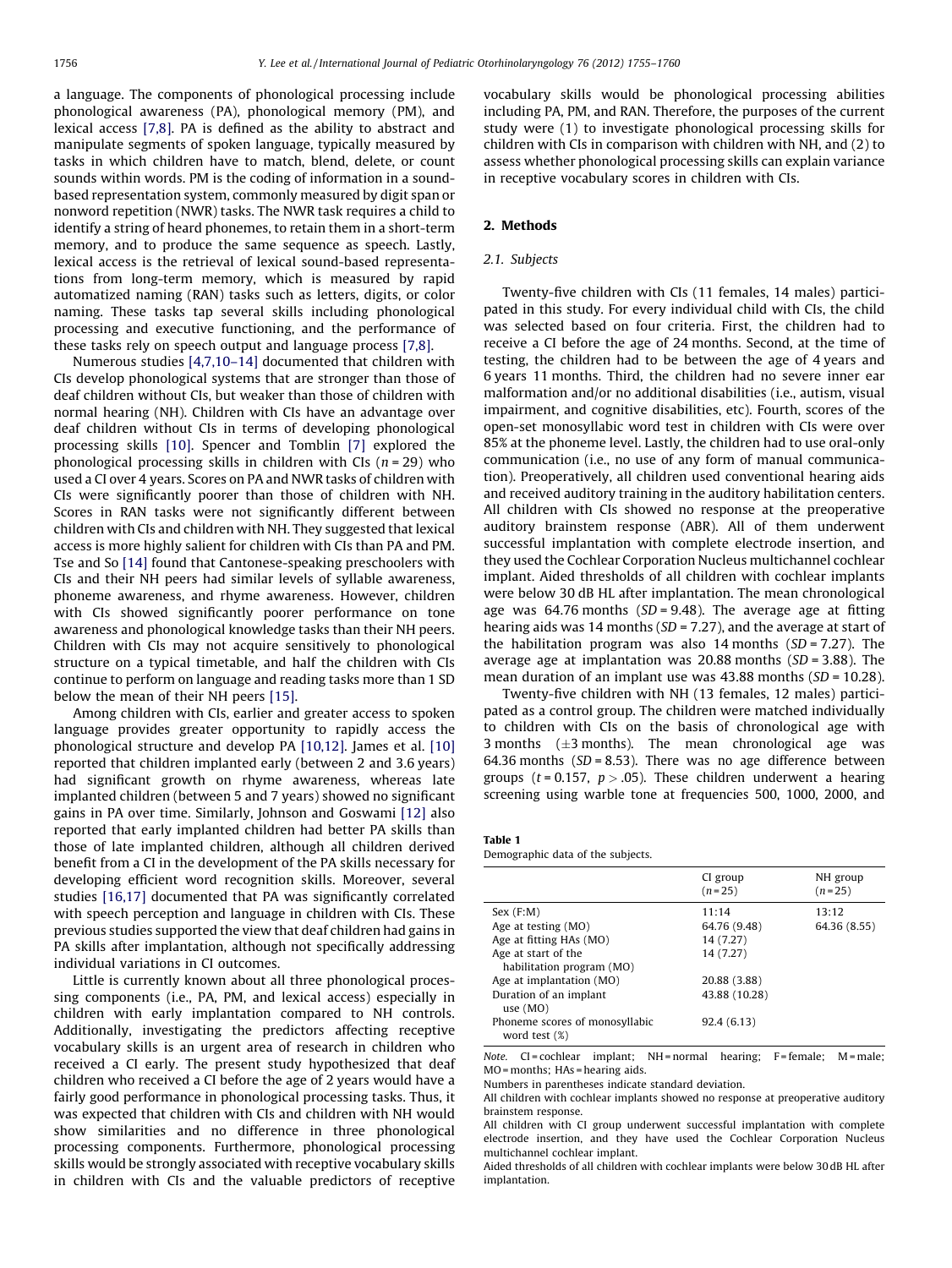<span id="page-2-0"></span>4000 Hz at 20 dB to ensure no undiagnosed hearing loss was present. Parental reports indicated no history of a speech-language impairment or cognitive disorder. The demographic data of the children are presented in [Table](#page-1-0) 1.

## 2.2. Materials and procedures

Children with CIs and children with NH were tested on phonological processing tasks individually in a quiet room. These children completed 3 phonological processing tasks; PA, NWR, and RAN tasks within a day. The stimuli of the PA and NWR tasks were presented verbally only, so children with CIs accessed and perceived the stimuli using only auditory input. [Appendix](#page-5-0) A contains a summary table of the phonological processing tasks used. The children's receptive vocabulary was assessed by the Peabody Picture Vocabulary Test – Korean version (PPVT-K) [\[18\].](#page-5-0)

#### 2.2.1. Phonological awareness (PA)

The Assessment of Korean Preliteracy (AKP) [\[19\]](#page-5-0) was adopted and administered both to children with CIs and children with NH. PA skills were tested by elision subtest, blending subtest, and segmenting subtests. Each of the subtests included at least 2 practice trials that were followed by correction, explanation, and readministration if the child gave an incorrect answer. There was no feedback on any test trials after practice trials.

The elision subtest required the child to listen to the examiner and to delete a target sound from the words. It had 2 practice items and 18 test items. An examiner asked the child to listen and say a word, and then to say the word with either a syllable or phoneme missing. The blending subtest required the child to listen to stimuli and to combine word elements to form a word. There were 2 practice items and 12 test items in the blending subtest. An examiner spoke isolated word elements, and then the child was asked to ''tell me what word I am trying to say''. The segmenting subtest required the child to segment a word into syllables or phonemes. The segmenting subtest consisted of 2 practice items and 8 test items. An examiner spoke a real word or pseudo word, and then the child was asked to divide a word into syllables or phonemes. Specific examples of these tests are included in [Appendix](#page-5-0) A. Responses were scored as a binary correct/incorrect scoring procedure, in which correct repetitions were scored as 1 and incorrect repetitions as 0. Raw score of each child was the total sum score of the three subtests, and the scores of all children were converted to their percentage ranging from 0% to 100%.

#### 2.2.2. Phonological memory (PM)

PM was assessed by a nonword repetition task adapted version of Lee's study [\[20\]](#page-5-0). The NWR task was developed from Korean phonology that was within the developmental level of the majority of preschoolers. The task includes 20 nonwords, which were made progressively more difficult by increasing numbers of syllables in the nonwords. This task was modified for considering Korean

#### Table 2

Descriptive statistics for children with cochlear implants and children with normal hearing on measures of phonological processing skills and receptive vocabulary skills.

| Measure                                                            | CI group $(n=25)$                 |                                  | NH group $(n=25)$                 |                                  |
|--------------------------------------------------------------------|-----------------------------------|----------------------------------|-----------------------------------|----------------------------------|
|                                                                    | Mean                              | SD                               | Mean                              | SD.                              |
| PA scores (%)<br>NWR scores (%)<br>RAN scores (s)<br>PPVT-K scores | 33.06<br>60.00<br>213.76<br>50.16 | 23.41<br>20.87<br>64.57<br>19.68 | 43.98<br>78.60<br>212.96<br>68.04 | 19.76<br>11.14<br>63.24<br>17.71 |

Note. CI = cochlear implant; NH = normal hearing; PA= phonological awareness; NWR = nonword repetition; RAN = rapid automatized naming; PPVT-K= Peabody Picture Vocabulary Test – Korean version.

phonetic balance and phonotactic probability. Each child was asked to listen to each nonword without visual cues (i.e., lipreading), presented one at a time, and them to attempt to repeat the nonword aloud back to an examiner. Responses were scored as a binary correct/incorrect scoring procedure, in which correct repetitions were scored as 1 and incorrect repetitions as 0. Raw scores of all children were used to derive a percentage ranged from 0% to 100%.

### 2.2.3. Lexical access

Although lexical access tasks typically use RAN of letters or numbers, many preschoolers are unable to name letters or numbers. Thus, RAN tasks including color, shape, and color–shape naming were used in our study. For each of these subtests, the child was shown an array of six rows that had six items (i.e., color, shape, color-shape) in each row and was instructed to name them sequentially across the rows as fast as possible. The time for the child to name the whole series of colors, shapes, and colors–shapes was measured. The score of each child was the total time (s) it took to name three subtests; 1 series of colors, 1 series of shapes, and 1 series of colors and shapes.

#### 2.2.4. Receptive vocabulary

The PPVT-K [\[18\]](#page-5-0) was used to assess spoken vocabulary by measuring the receptive vocabulary skills. It is a norm-referenced assessment of receptive vocabulary for children between 2 years and 7 years 11 months of age. During test administration, the child is shown a series of picture plates, each containing four pictures. The child is asked to look at the speaker, listen to a spoken word, and then select one of four black-and-white line drawings that correspond with the spoken word. The test is carried out in the auditory and visual (i.e., lip-reading) modality. Responses were correct or incorrect and scored as 1 and 0.

### 2.3. Statistical analysis

An analysis of covariance (ANCOVA) was performed to assess the group difference on 3 phonological processing task scores while controlling for their chronological age. A stepwise multiple regression analysis was also used to determine how much of the variance in receptive vocabulary skills are explained by chronological age, age at implantation, duration of an implant use, and three phonological processing components in children with CIs. Statistical analysis was conducted using the PASW statics version 18.0 (SPSS Inc., Chicago, IL, USA). Statistical significance was set at a p value less than 0.05.

#### 3. Results

Table 2 summarizes the means and standard deviations on PA, NWR, RAN, and receptive vocabulary scores obtained from the CI

#### Table 3

Correlations coefficients of PPVT-K with child variables and phonological processing measures in children with cochlear implants.

|                            | Scores on PPVT-K    |
|----------------------------|---------------------|
| Chronological age          | $.653$ ***          |
| Age at implantation        | $-.127$             |
| Duration of an implant use | .650                |
| PA                         | $.735$ ***          |
| <b>NWR</b>                 | $.378$ <sup>*</sup> |
| <b>RAN</b>                 | $-.641$ ***         |

Note. PPVT-K = Peabody Picture Vocabulary Test – Korean version; PA= phonological awareness; NWR = nonword repetition; RAN = rapid automatized naming. Receptive vocabulary scores were significantly correlated with chronological age, duration of an implant use, PA, NWR, and RAN.

 $p < .05$  $p < .001$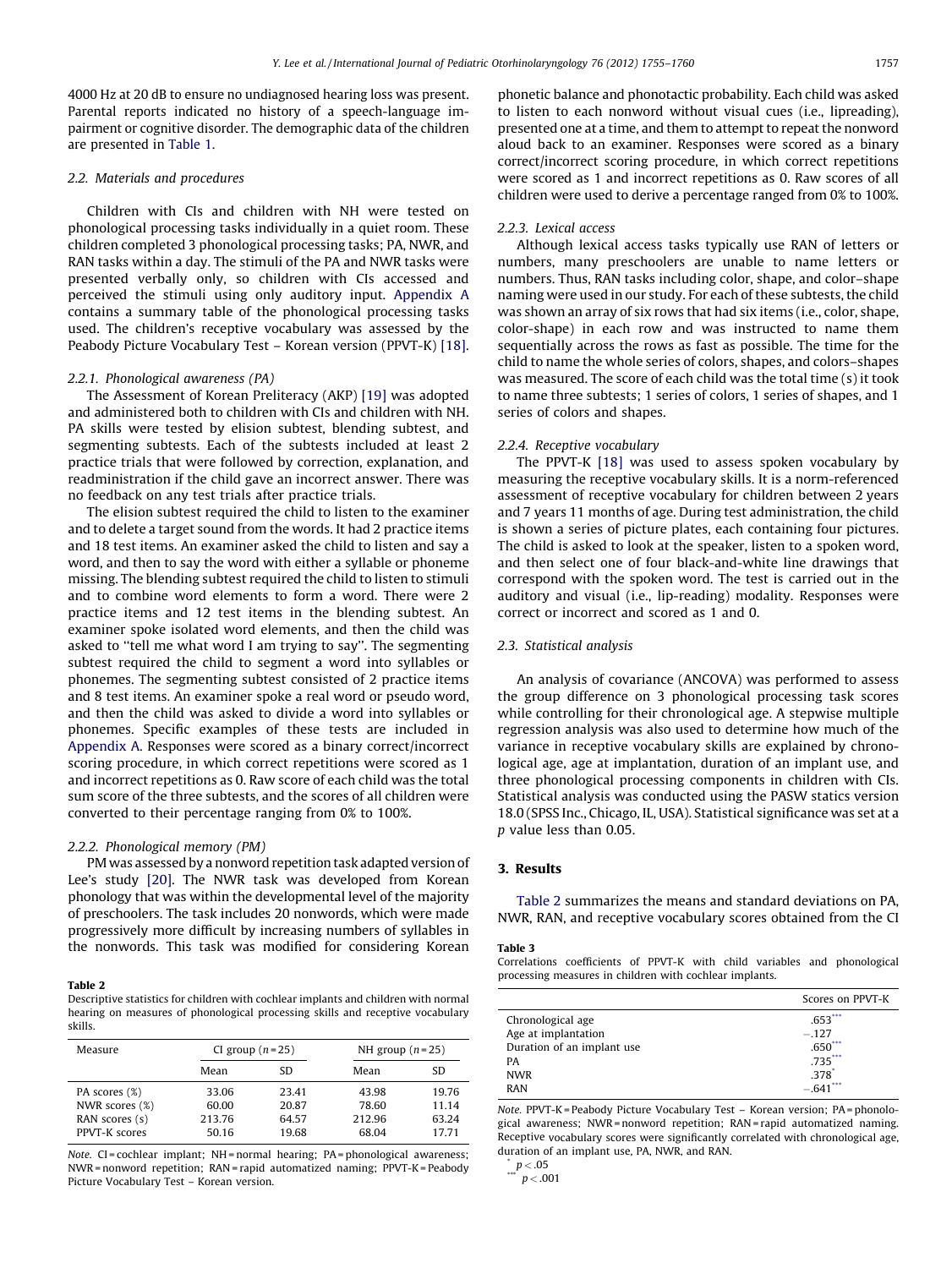group and NH group. Mean scores of PA task were 33.06% (SD = 23.41) for CI group and 43.98% (SD = 19.76) for NH group. For the NWR task, the mean score of CI group was  $60.00\%$  (SD = 20.87) and the mean of NH group was  $78.60\%$  (SD = 11.14). For the RAN task, the mean of CI group was 213.76 s ( $SD = 64.57$ ), and the mean of NH group was 212.96 s ( $SD = 63.24$ ). On the PPVT-K [\[13\],](#page-5-0) CI group ( $M = 50.16$ ,  $SD = 19.69$ ) scored significantly lower than NH group ( $M = 68.04$ ,  $SD = 17.71$ ) ( $t = -3.376$ ,  $p < .01$ ). The following results section is arranged by stated study objectives.

## 3.1. Comparison of phonological processing skills between children with CIs and children with NH

ANCOVA was used to assess group (CI vs. NH) difference on three phonological processing task scores while adjusting for chronological age. Means and standard deviations on the phonological processing tasks are shown in Fig. 1. The results reveal that scores for CI group were lower than those for NH group on all the phonological processing tasks. CI group performed significantly lower on the PA task  $[F(1, 47) = 6.692, p < .05,$  $\eta_{\rm partial}^2 = .125$ ] and on the NWR task [F(1, 47) = 18.957, p < .001,  $\eta_{\mathsf{partial}}^2 =$  .287]. For the RAN task, however, the difference between CI group and NH group was not statistically significant  $[F(1,$ 47) = .059,  $p >$  .05,  $\eta_{\text{partial}}^2 =$  .001].

## 3.2. Factors contributing to receptive vocabulary skills in children with CIs

[Table](#page-2-0) 3 summarizes correlation coefficients between receptive vocabulary scores on PPVT-K [\[13\]](#page-5-0) and three child variables and three phonological processing scores in children with CIs. Receptive vocabulary scores were highly related with chronological age ( $r = .653$ ,  $p < .001$ ), duration of an implant use  $(r = .650, p < .001)$ , also with PA  $(r = .735, p < .001)$ , NWR  $(r = .378, p < .05)$ , and RAN  $(r = -.641, p < .001)$  scores. We also found similar tendency in children with NH in which a child's internal variable (chronological age) and other phonological processing skills were significantly correlated with receptive vocabulary scores ( $p < .01$ ).

Multiple regression analysis using stepwise selection identified variables associated with receptive vocabulary skills in children with CIs. Three child variables and three phonological processing variables were entered into a stepwise multiple regression analysis predicting receptive vocabulary skills: chronological age, age at implantation, duration of implant use; PA, NWR and RAN scores. PA was the only significant predictor from these variables, and the association was positive. PA accounted for 54.0% of the variance in receptive vocabulary scores for children with CIs ( $\beta$  = .735,  $p < .001$ ). For children with NH, it was chronological age ( $\beta$  = .606,  $p < .001$ ) and PA ( $\beta$  = .369,  $p < .001$ ) which significantly explained the variance of receptive vocabulary scores, accounting for 77.7% ( $p < .001$ ) of the variance in receptive vocabulary scores.

## 4. Discussion

This study was designed to investigate the phonological processing skills of children with CIs compared to children with NH, and to assess whether the phonological processing skills predict receptive vocabulary skills in children with CIs beyond chronological age, age at implantation, and duration of an implant use. First, our results showed that children with CIs scored significantly lower on PA and NWR than age-matched children with NH. However, there was no group difference on RAN scores. Second, among phonological processing skills, PA was a significant predictor for receptive vocabulary scores in children with CIs. Based on these results, we suggest that children with better PA skills have higher receptive vocabulary skills after implantation.

Our results confirmed previous studies [\[7,9\]](#page-5-0) in which children with CIs have lower PA skills compared to children with NH. In Spencer and Tomblin's study [\[7\]](#page-5-0), the process of learning PA for children with CIs was characterized by a longer, more protracted learning phrase than children with NH. We observed that even children with early implantation continue to have difficulty in acquiring PA skills in comparison with age-matched children with NH. Children with CIs might not develop PA and linguistic skills as well as children with NH because the period of early auditory deprivation prior to implantation may have led to a delay or deficit of PA skills [\[9\]](#page-5-0). We could infer that children who received CI at even



Fig. 1. Mean scores of phonological processing measures for children with cochlear implants and children with normal hearing. (A) CI and NH groups' mean performance on the phonological awareness task. (B) CI and NH groups' mean performance on the nonword repetition task. (C) CI and NH groups' mean performance on the rapid automatized naming task. Error bars represent standard error of the mean. Note. CI = cochlear implant; NH = normal hearing; PA = phonological awareness; NWR = nonword repetition; RAN = rapid automatized naming. CI group ( $M = 33.06$ ,  $SD = 23.41$ ) performed significantly lower than NH group ( $M = 43.98$ ,  $SD = 19.76$ ) on the PA task ( $p < .05$ ), and CI group  $(M = 60.0, SD = 20.87)$  also performed significantly lower than NH group  $(M = 78.6, SD = 11.14)$  on the NWR task  $(p < .01)$ . However, the difference between CI group  $(M = 213.76, SD = 64.57)$  and NH group  $(M = 212.96, SD = 63.24)$  was not significant  $(p > .05)$ . \* p is significant at .05 level. \*\* p is significant at .01 level.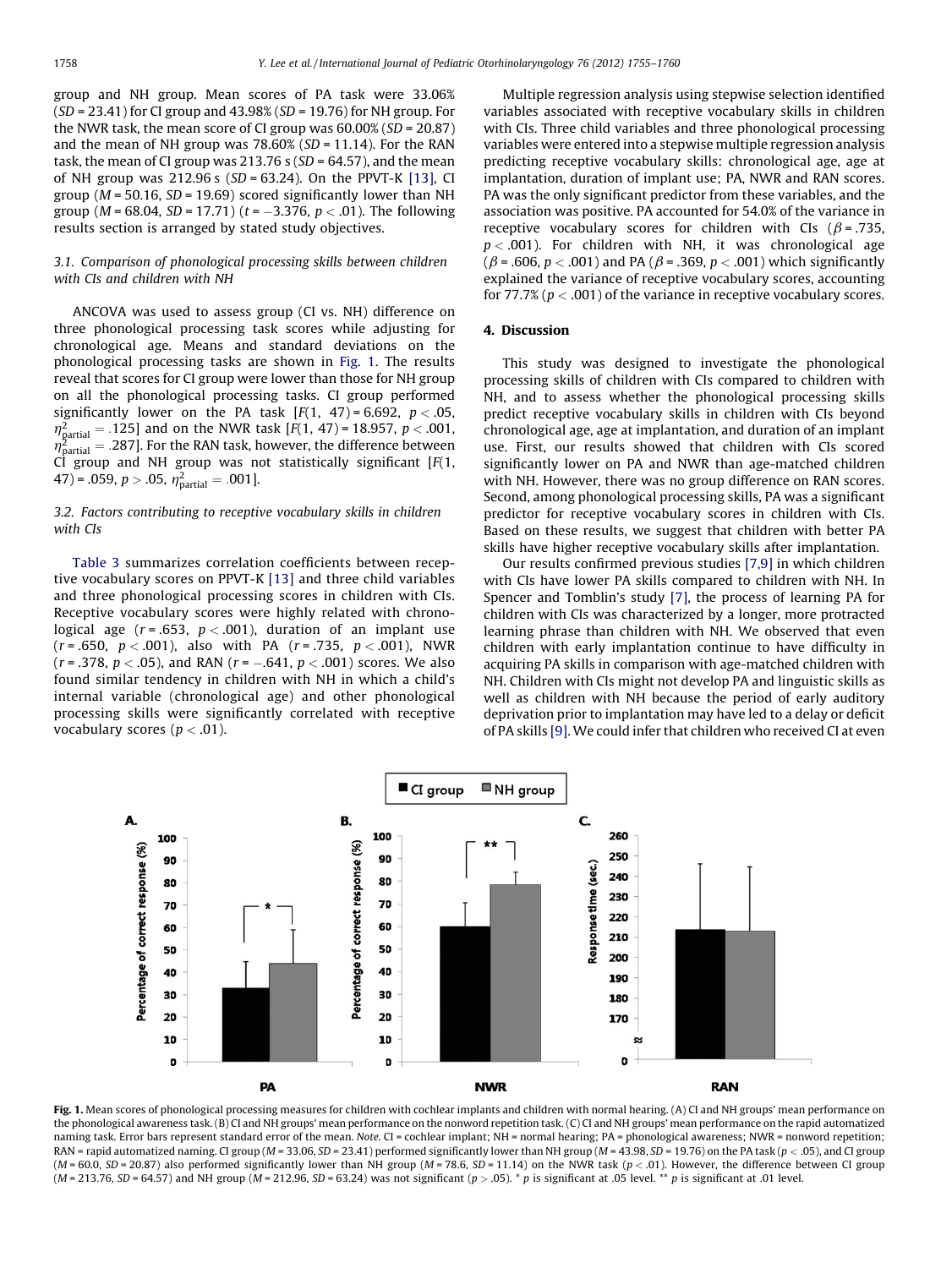earlier age may have problems in acquisition of PA skills because short-term auditory deprivation may inhibit their basic linguistic skill development related to PA.

Additionally, we also found that children with CIs scored significantly lower than age-matched hearing children on the NWR task. PM delay in children with CIs was also observed by Spencer and Tomblin [\[7\].](#page-5-0) They reported that children with CIs performed significantly poorer than children with NH on the NWR task in the auditory only condition [\[7\].](#page-5-0) These results are similar to other research [\[4,11\]](#page-5-0) in that children with CIs tend to display shorter working memory for verbal and spatial patterns than children with NH.

PA and PM delay or deficit in children with CIs could be due to perceptual level of auditory limitation. Children with early implantation could not achieve speech perception equivalent to NH children. Auditory information provided by a CI is impoverished and highly degraded when compared to normal hearing. The frequency resolution of sound delivered by a CI is not as high as that the one provided by a normal cochlea. A CI is not able to preserve all acoustic details available in natural speech signals. The processing strategy divides the speech spectrum into some number of channels, and recovers amplitude structure from each of those channels [\[15,21\]](#page-5-0). As a result of these limitations, representations of speech sound patterns in children with CIs may be weaker due to degraded auditory input, resulting in underspecified phonological representations. Pisoni et al. also suggested that underspecified phonological representations may reduce the efficiency of PA and PM, which would affect speech perception, word recognition, and language processing [\[5\].](#page-5-0)

An alternative explanation of poorer PA and PM in children with CIs is that the period of early auditory deprivation prior to implantation may lead to delayed or disordered course of speech perception, speech, and language development. Indeed, there is some evidence suggesting that any degree of hearing loss may cause problems in PM [\[22,23\].](#page-5-0) Briscoe et al. [\[22\]](#page-5-0) found that children with mild to moderate hearing loss scored significantly poorer than children with NH on phonological discrimination and NWR tasks. Gilbertson and Kamhi [\[23\]](#page-5-0) also noted that even a mild hearing loss was a significant risk factor for the development of phonological processing skills. We could infer that deaf children prior to implantation could not access segmental aspects of speech with conventional hearing aids to develop PA and PM related to speech perception, speech, and language.

We observed in our study that RAN scores did not differentiate between children with CIs and children with NH. This is consistent with the findings of Spencer and Tomblin [\[7\]](#page-5-0). They found no significant differences on the rapid letter and number naming between children with CIs and children with NH. This suggests that lexical access in children with CIs is more highly salient than other phonological processing skills. Alternatively, RAN task taps the efficiency with which visual symbols are recoded into children's phonological representations, and children must access long-term memory to retrieve this information (e.g., colors and shapes that children learned very early in their life). This may be why speed of processing was more stable for children with CIs than children with NH, since RAN was measuring the child's efficiency at accessing already known information stored long term. Moreover, Lonigan et al. [\[24\]](#page-5-0) documented that a 2-factor model in which PA and PM were represented by the first factor and lexical access was represented by the second factor provided the best fit for both younger preschoolers ( $n = 129$ ) and older preschoolers ( $n = 304$ ). Lonigan et al. observed that PA and PM factor was more related to children's oral language skills, cognitive abilities, and early reading skills than was the lexical access.

Our regression analysis revealed that PA skills along with chronological age accounted for 77.7% of variance in receptive vocabulary scores in children with NH. However, only PA skills accounted for 54.0% of variance in receptive vocabulary skills beyond chronological age, age at implantation, and duration of an implant use in children with CIs. Thus, age was important in children with NH but was not as important as PA skills in children with CIs. This implies that chronological age in children with NH drives receptive vocabulary scores but not in children with CIs. However, in our study, children with CIs did not differ from children with NH on chronological age, and children with CIs had an implantation early on. Thus, our results are strictly applicable only to the type of population used in our study.

Additionally, PA skills of children with CIs predicted receptive vocabulary proficiency which suggests a strong link between the ability to map the phonological representations and word learning. In order to learn a word, children not only have to organize the phonological representations of spoken words but must also map phonological representations onto meanings [\[9\].](#page-5-0) Children with CIs who have difficulties with PA development may display difficulties in learning new words. The abilities with which children with CIs can learn new words reflect their abilities to organize phonological information into long-term memory. We could infer that PA skills play an important role in receptive vocabulary in children with CIs.

These findings support the previous studies [\[5,11\]](#page-5-0) in which demographic variables (i.e., age atimplantation and duration of an implant use, etc.) are only a small part of explaining CI outcomes in deaf children. To gain a better understanding of a wide range of CI outcomes in deaf children, it is necessary to identify fundamental factors that are responsible for the variability in speech and language outcomes in children with CIs, and to develop reliable predictors of CI outcomes above demographic variables and traditional routine clinical measures [\[25\]](#page-5-0). This could lead to new speech and language screenings that can identify children with CIs at high risk for poor language outcomes as early as possible. Lastly, new interventions targeting underlying processes such as phonological and language processing may help deaf children achieve optimal levels of performance and reach important speech and language milestones in development.

### 5. Conclusions

Children with early implantation performed fairly well compared to age-matched children with NH on RAN task. However, children with CIs showed delays on the PA and NWR tasks. Children with CIs showed lower levels of distinguishing and manipulating syllables or phonemes, and they tended to display shorter working memory for coding, retaining, and producing a string of heard phonemes. For predicting receptive vocabulary skills, it was PA which was the significant predictor in children with CIs whereas it was age and PA in children with NH. These findings support that PA is an important variable that needs to be taken into consideration for children with CIs even for those with early implanted children. Thus, intervention programs serving children with CIs should target these skills for their speech and language development. However, further study will have to document a direct contribution of PA to receptive vocabulary by using treatment paradigm in this population.

#### Acknowledgements

We are grateful to Juae Hong and Maehwa Yun for their contribution in the data collection. We wish to acknowledge the rehabilitation centers, speech-language therapists for assistance with the selection of the children with CIs, and all the children, their parents, and teachers for their commitment to the study.